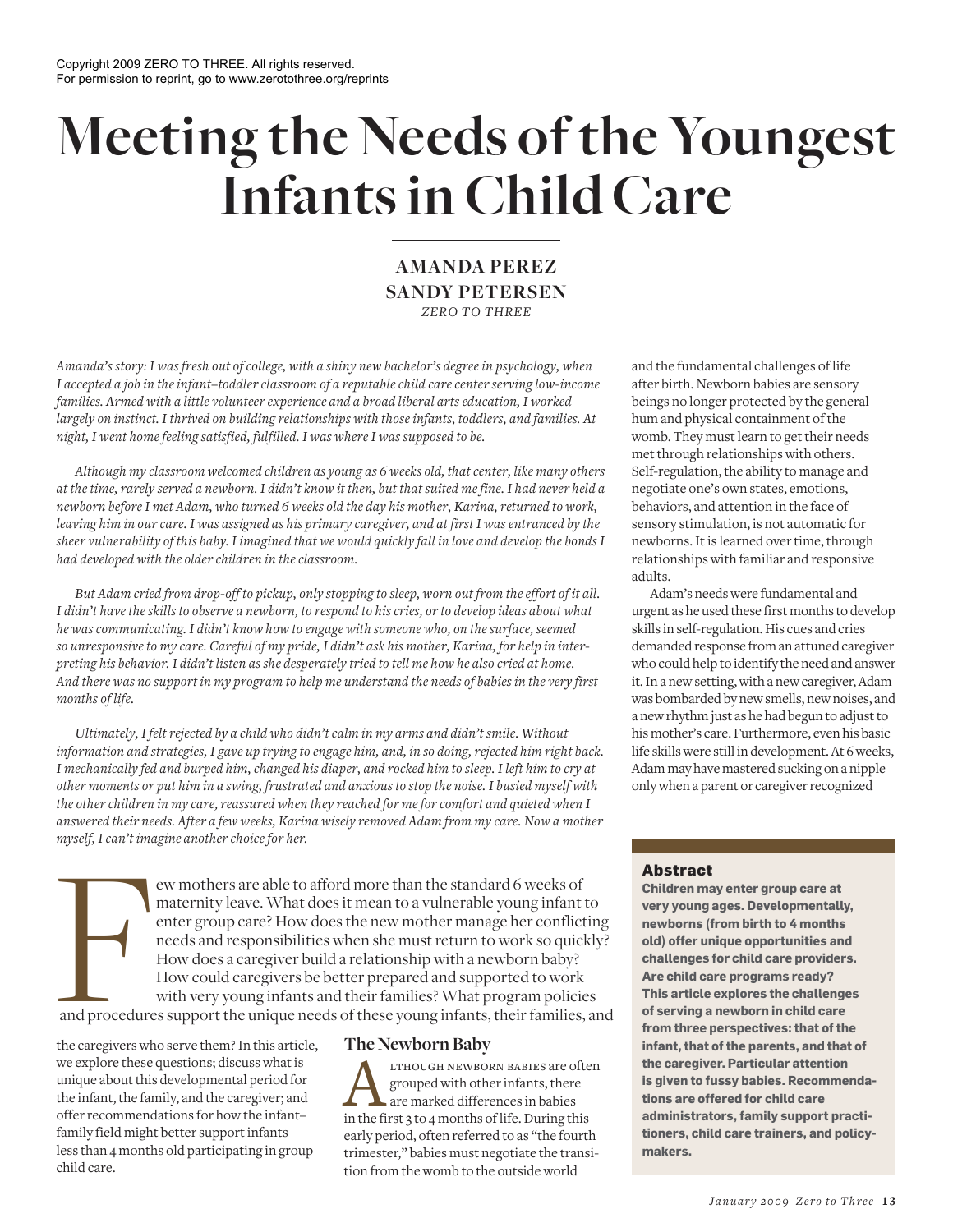

**Newborns need primary caregivers who understand their cues.**

his hunger and could position him to suck. He relied on the calm guidance of an adult to help him make a smooth transition from waking to sleeping and back again. He did not yet smile. He began with little more than his vulnerability and intense need to engage the adults who cared for him.

Adding to the vulnerability of this period, particularly in the context of children's relationships with caregivers, children's crying behaviors typically peak between 6 to 8 weeks old. For babies with colic or fussy babies like Adam, intense episodes of crying, lasting 3 hours or more 3 or more days a week, can continue through 4 months of age (National Research Council & Institute of Medicine, 2000). By definition, these cries cannot be explained or calmed away. In a study of 40 infants, researchers found that, even during daytime hours when crying jags are less likely, affected babies demonstrated behavioral differences: They cried more and with greater intensity and slept less than unaffected babies (White, Gunnar, Larson, Donzella, & Barr, 2000).

## **The Newborn's Parents**

FTURNING TO WORK and entrusting<br>the care of a child to others can<br>child. Parents who return to work within the eturning to work and entrusting the care of a child to others can be stressful no matter the age of the first few months after childbirth, however, face some particular challenges that can have an impact on how early care and education programs support new families. At 6 weeks postpartum, women are still recovering physically from pregnancy and birth and

adjusting emotionally to caring for a new baby. Whether returning to work is a choice or a necessity, parents often feel guilty and worried. There is limited information available to help parents think about what to look for and how best to support meeting the needs of a newborn in nonparental care. Finding high-quality, affordable care is a major challenge in many communities.

## *Adjusting to Parenthood While Returning to Work*

It would be difficult to overstate the physical and emotional transitions a woman experiences in the several months after giving birth. Karina was just beginning to get to know her son. He slept for as much as 18 hours in any day, but never in an established pattern. She often held or watched him while he napped, overwhelmed by feelings of love and tenderness. She could not imagine having the energy to fulfill her responsibilities at home and at work. Karina's relationship with her husband, Luis, was also changing as they took on new roles as parents. The entire family was in a period of growth and vulnerability. A review of studies exploring how women decide when to return to work shows that in the United States maternity leave is largely dictated by employer policies. Women choose to stay home with their child for as long as their job is protected or they have paid leave time (Berger, Hill, & Waldfogel, 2005). The Family and Medical Leave Act (FMLA) ensures 12 weeks of job-protected leave but applies to only about 60% of American workers. No state or federal law ensures any paid time during that leave, and low-income workers are less likely to qualify for the FMLA than higher paid employees (Phillips, 2004).

In one national longitudinal study, researchers looked at data on outcome variables related to child health and development from the children of 1,907 women participating in the National Longitudinal Study of Youth (NLSY) who returned to work within 12 weeks after childbirth. These women were found to be less likely to keep up with wellbaby checkups or maintain the immunization schedule than women who returned to work later or not at all.. They are less likely to breastfeed or, if they do, they breast-feed for only a few weeks. In addition, the children are more likely to have behavior problems at the age of 4 years (Berger et al., 2005).

Many women are fatigued from pregnancy and childbirth, and that fatigue is exacerbated by sleep deprivation as the mother awakens every few hours to feed her newborn. At 6 weeks, mothers and infants may be gaining competence at the mechanics of breast- feeding, but many mothers are still establishing their milk supply. A return to work at this time often coincides with a predictable

growth spurt during which the baby breastfeeds more frequently, helping the mother build up her supply. The fatigue and stress of returning to work may compromise the mother's ability to produce enough milk. Women who do not have the information and support to continue breast-feeding once they go back to work may choose to bottle-feed formula from the beginning, forgoing the benefits of breast-feeding for both babies and mothers.

## *Thinking About Child Care for a Very Young Infant*

Parents and newborns are still getting to know each other during the first few months of life. Just as Adam's parents were trying to feel competent in their new relationship with him, they began to share their newborn with another caregiver. Leaving a newborn to be cared for by someone else can cause parents significant concern and anxiety. For Karina and Luis, these troubling questions arose: Will Amanda have enough time for Adam? Will she understand him? Will she care for him as well as we do? Will he grow to prefer her to us?

Parenting articles counsel women returning to work from maternity leave to be organized, have a plan for the morning, and get enough rest. They suggest lining up child care before it is needed and giving the baby a few days to get used to it before the mother returns to work. For many families, like Adam's, these suggestions ignore the realities of life on a tight budget under considerable stress. Furthermore, advice on choosing child care, although sound, tends to address indicators of quality as if the same indicators applied to all infants, with no particular information about the unique needs of infants less than 4 months old.

Parents like Karina and Luis may not have a choice about whether to put an infant in child care at such a young age, or which child care program to use. Finding high-quality, affordable care for young infants is a challenge in itself. Licensed home family providers are significantly limited in the number of children they can serve and some do not serve any infants under 1 year old. Financially, these providers recoup the higher cost of newborn care through higher charges to families. Center-based programs are likely to serve the largest group size and highest ratios allowed by their state licensing agency, again for financial reasons. It can be very difficult to find programs that can serve infants less than 4 months old with the kind of attention and protection they need.

# **The Newborn's Caregiver**

EARS LATER, THE image of Adam crying<br>in the swing stays with Amanda. She<br>reads the vignette at the beginning of<br>this article and wonders at the word "rejected." **EARS LATER, THE image of Adam crying** in the swing stays with Amanda. She reads the vignette at the beginning of Did she really reject a newborn baby? Then it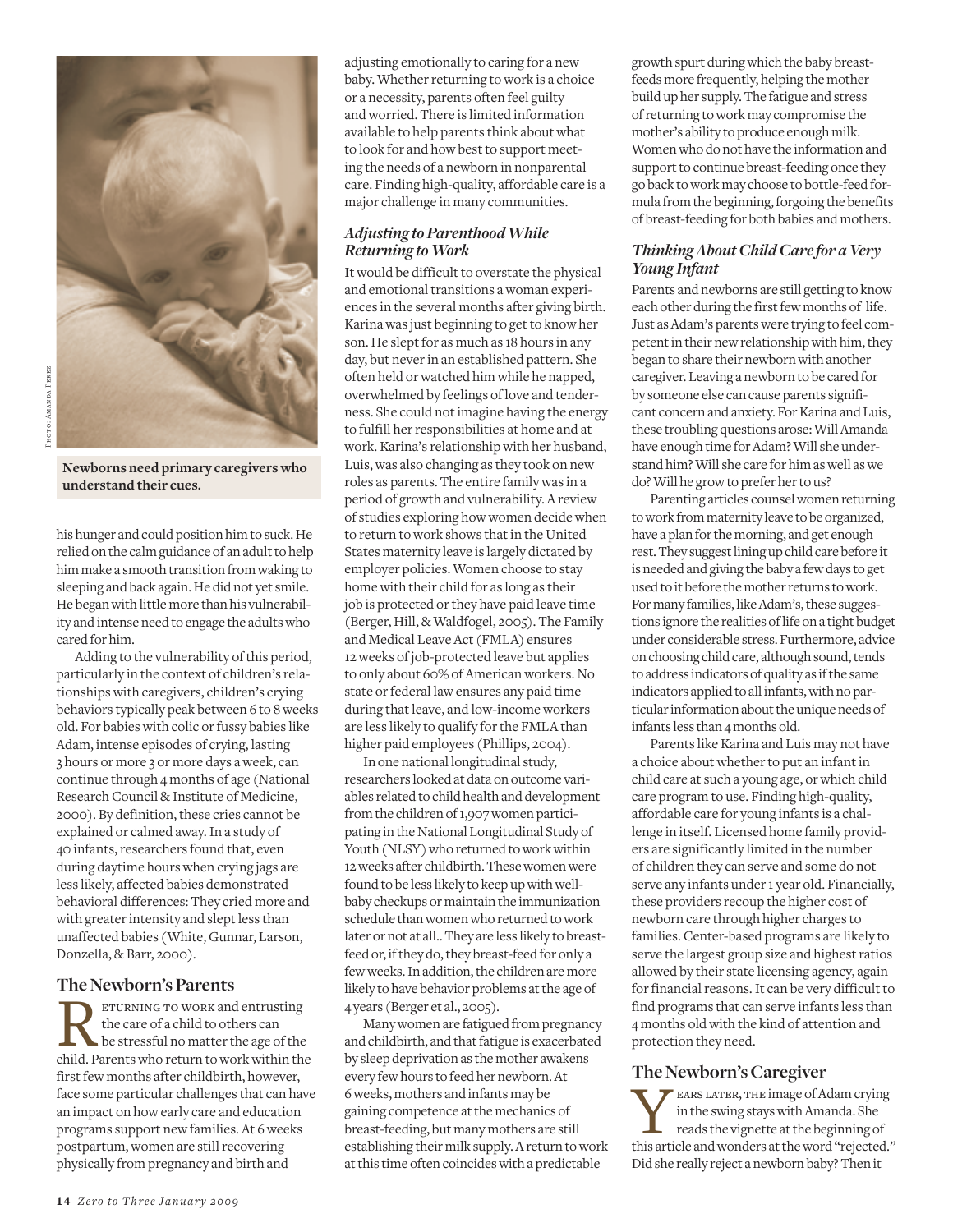strikes her. She still carries him. At the time she distanced herself from Adam, but psychologically he has remained close to her throughout her career. She's forgotten many faces from that room, but vividly remembers his, eyes shut tight, mouth open wide. When she thinks of him now, she recalls the knot of inadequacy that curled in her belly when Adam cried, lurking under her apparent disinterest. In her developing expertise, she is keenly aware of the ways she failed Adam and Karina. In child care, the relationship between the caregiver and the infant is pivotal, and there is an undeniable element of mutuality about it. Imagine how different her experience—and Adam's would have been if she had understood more about newborn development.

#### *The Caregiver's Role in Self-Regulation*

Amanda, new to work with newborns, developed expectations for her relationship with Adam on the basis of the give-and-take of her relationships with other children in the room. But babies in the fourth trimester require a different way of being with an infant, characterized by an adult's active leadership. As a skilled caregiver answers a newborn's undifferentiated cry, she checks his temperature, his position, his diaper. She considers whether the baby might be hungry or sleepy. The caregiver mediates the world for the baby, responding quickly to his cries, working with the baby to understand his cues, and, through her response, sharing with the baby what she has learned. The consistency and immediacy of this caregiver's response informs the baby's ability to self-regulate. Over time, this baby will more readily stop crying and more easily calm. Amanda had no idea.

A young infant's need for an immediate response from a caregiver raises important relationship—and classroom management issues for caregivers. Amanda was fortunate that the other babies in her care were older and could tolerate a longer wait while she responded to Adam's needs. She was grateful to coworkers, who quickly stepped in to help when she felt overloaded. But the questions of classroom management, particularly with a newborn, require advance attention and discussion among team members. The dynamic and immediate needs of a 6-week-old baby require flexibility in a classroom that is also driven by routine. How do caregivers set priorities and balance time? How do they ensure a sense of security for all the children in the classroom? How do they make the classroom predictable yet flexible?

## *Caregiver Preparation*

Infant–toddler caregivers bring a range of experiences, expectations, and education to their relationships with newborns. In part, the tragedy here was that Amanda did not

know what she did not know. When LaDelle, the center director, interviewed Amanda for the position, she asked Amanda to describe the differences between a 3-month-old and a 3-year-old. To answer, Amanda recalled her single undergraduate course in developmental psychology, which may have included one 90-minute class on the span of infant development. LaDelle was impressed with Amanda's recitation of the developmental theories of Erikson and Piaget. If LaDelle had asked, Amanda would have told her that babies might not smile until they were 8 weeks old. But experientially, she was not prepared for Adam. She did not predict how basic milestones would impact her unique relationship with him, nor how they would affect the important moment-to-moment interactions that comprise newborn care.

Training and information, in isolation, are not enough. At a time when a baby needs consistent, empathic response, his caregiver needs time and support to reflect on her own largely visceral responses. Amanda needed reminders of what she knew and support for how she felt. Although Amanda worked with two other experienced caregivers, the team had no formal time to reflect, learn from one another, and problem-solve. LaDelle visited the room daily and offered encouragement but did not offer her observations or regular reflective support. As Amanda struggled with frustration—and then ambivalence—in her relationship with Adam, she was left alone to wonder at her own incompetence.

#### **Recommendations for the Field**

THE STORY OF Adam, Karina, Luis,<br>Amanda, and LaDelle is not unusua<br>In an informal telephone survey of<br>10 child care programs, all the center direc-**HE STORY OF Adam, Karina, Luis,** Amanda, and LaDelle is not unusual. In an informal telephone survey of tors reported serving each infant and toddler with an individualized plan. However, they described the care and curriculum for infants from 6 weeks to 4 months old as being essentially the same as for older infants—or they laughed and said, "Well, they sleep most of the time." Directors felt comfortable with state licensing ratios as high as 5 infants to 1 caregiver, and none talked about primary caregiving.

There is surprisingly little information and support for infants, families, caregivers, and programs involved in group care during the fourth trimester. This critical period of development is rarely addressed in caregiver training, in advice on child care for parents, or in program licensing, standards, or policies. A review of resources that normally inform parents, child care staff and administrators, and policymakers provided almost no information directed at serving infants between 6 weeks and 4 months old in group care. The authors reviewed *Caring for Our Children: National* 



**Infants learn self-regulation through relationships with familiar and responsive adults.**

*Health and Performance Safety Standards: Guidelines for Out-of-Home Child Care Programs* (American Academy of Pediatrics, American Public Health Association, & National Resource Center for Health and Safety in Child Care and Early Education, 2002), the American Academy of Pediatrics Policy Statement on Quality early education and child care from birth to kindergarten (2005), the *Child Development Associate Assessment System and Competency Standards for Infant/Toddler Caregivers in Center-Based Programs* (Council for Professional Recognition, 2006), and the Web sites of Healthy Child Care America (www.healthychildcare.org), the National Child Care Information and Technical Assistance Center (http://nccic.org), and Child Care Aware (www.childcareaware.org/en/). An additional review of infant–toddler preservice training curricula revealed that specific content on the newborn weeks is often limited to an academic listing of milestones. Although the principles of responsive caregiving to young infants in general apply to newborns (e.g., observe and reflect, consider cues, involve families, individualize, support integrated development), they do little to describe the particular challenges or important outcomes of these beginning weeks.

The following recommendations for child care administrators, family support practitioners, child care trainers, and policymakers bring much needed attention to the important work of nurturing and supporting newborns in child care.

#### *Child Care Administrators:*

• *Combine low teacher–child ratios and primary caregiving*: A young infant is learning how to communicate her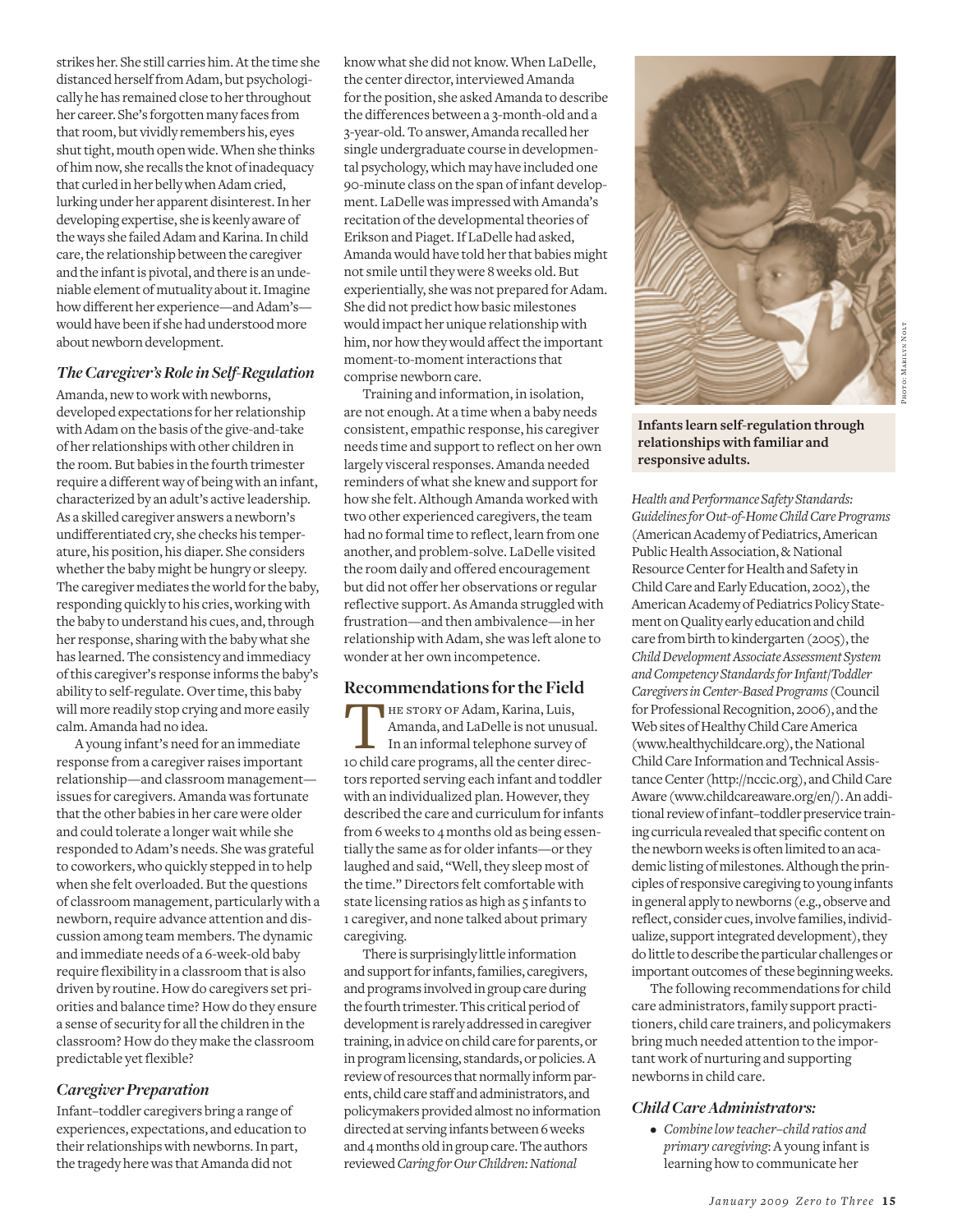

**Adjusting to a new care setting is difficult for newborns.**

needs. The adult partner needs consistent exposure to the infant's signals to provide effective responses.

• *Provide an environment and materials that support very young children in their drive for attachment and self- regulation*: Classrooms should include quiet places for young infants to sleep and enjoy routines and close moments with parents and caregivers. Newborns need safe places to play and watch



**Caregivers should learn from parents about their babies' preferences and routines.**

other children. Mothers, in particular, may need private space to pump milk or breast-feed. Slings or other carriers should be made available to teachers who, with parents' permission, may choose to use them for parts of the day.

- *Offer parents an open-door policy*: Parents with newborns should have opportunities to observe in classrooms before and after their children are enrolled. Staff should be available to respond to parents' questions. Furthermore, in developing relationships with families, staff should have the information that they need to be a true resource to the families they serve. Caregivers and program administrators are well-positioned to offer families research-based information on raising a newborn and on community resources available to support families with very young children.
- *Make use of formal and informal opportunities to learn from parents about their babies and how they care for them*: Culturally, different families care for very young babies differently, and individual newborns have different preferences, care routines, and needs. The Fussy Baby Network of the Erikson Institute (2008) provides a useful tool for sharing information about newborns, fussy or not (see Learn More). Because newborns develop skills quickly, staff should make time to check in with families frequently to share information.
- *Plan care for young babies as a team*: As newborns enroll, child care staff should consider each baby's individualized care, who will serve as each

baby's primary caregiver, and how that might change other classroom roles and responsibilities.

- *As new caregivers are hired, assess their understanding of and experience and comfort with newborns*: Caregivers need to know how to support the unique developmental needs of infants who are less than 4 months old. Because this is rarely a focus of preservice training, programs should ensure that caregivers have program-based training in the needs of these infants and their families.
- *Provide caregivers with ongoing support*: Very young infants can evoke strong feelings in adults. Amanda might have been more successful if she had been mentored by a more experienced teacher or received reflective supervision from her director.

## *Family Support Practitioners:*

- *Learn about how your community child care programs serve newborns and their families*: Families with limited time, resources, or information need responsive care for their newborns but may not know where or how to look for it. Serve as a resource to them and advocate for newborn babies and their families in your work with community providers.
- *Help families consider these questions*: As parents like Karina and Luis struggle with the decision to leave their babies with relative strangers, family support

# *Learn More*

**Caring for Infants and Toddlers in Groups: Developmentally Appropriate Practice (Second Edition; Caring: DAP-II)** ZERO TO THREE 2007 Washington, DC

Describes the elements of quality care that support optimal development for very young children. Includes insights about the unique challenges infant–toddler caregivers face and notes the importance of both caregiver–child and caregiver–parent relationships.

# *The Fussy Baby Network*

#### www.fussybabynetwork.org

*Partners in Care: Supporting Fussy Babies in Child Care* (2008) is available for download. This resource offers information and strategies related to newborn care, and particularly the care of a fussy baby. In its emphasis on the triad of relationships between child, family, and caregiver, it offers reassurance, practical strategies, and tools for sharing information between parents and caregivers.